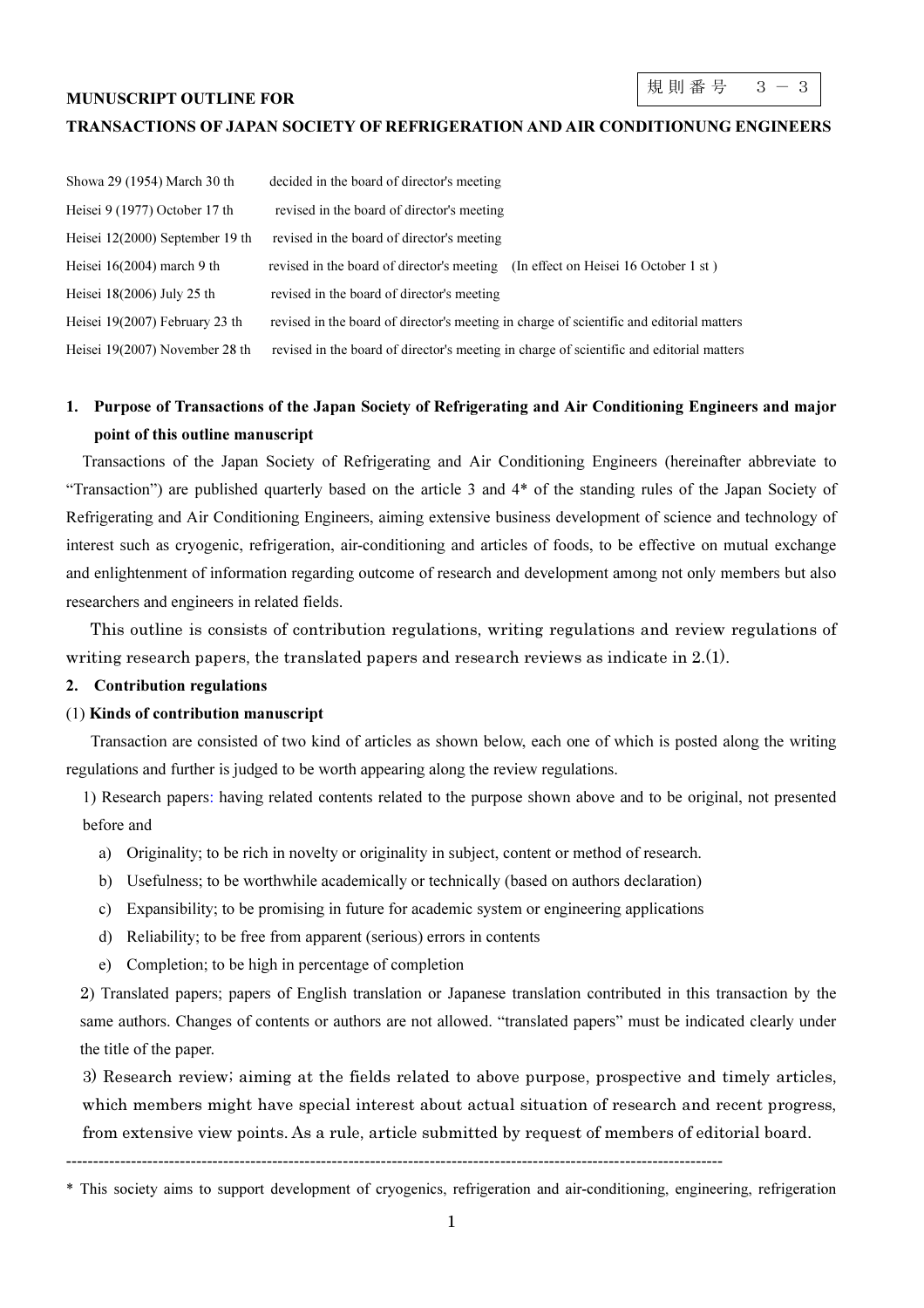business, production of refrigerating and air-conditioning equipment and other general business of refrigerating application.

#### (2) Qualification of contributor

As a rule, there should be more than one member (second-kind regular member or honorary members or special members) among authors. However, author of the research review exclude this rule.

### (3) Conditions of Contribution

 Languages are Japanese or English. Research paper should be author's original work, which is not presented before. In addition, orally presented papers in conferences hosted or co-hosted by JSRAE (presented in the proceedings of JARAE), or presented papers in publications of organizations (such as bulletin of universities or research laboratory), which author belongs to, are considered to author's original paper. However, in this case, authors must write clearly the fact and attach a copy or additional paper of it. In the case of submitting papers presented in the above-mentioned conferences or publications without changing the content, the original name of the conference or publication should be indicated at the designated column (the left under of the first text page), according to the style of the template.

In case of the translated papers, the intension should be indicated clearly on the cover sheet of the manuscript and further, both of kinds of manuscript and original paper should be indicated clearly by following the template.

#### (4) Number of pages in the Transactions

 As a rule, less than equal 12 pages. However, this rule is not applicable if members of editorial board accept.

### (5) Submission manuscript

 In making manuscript, authors should follow "3.writing regulations". Hand-writing manuscript will not be accepted, as a rule, except if members of editorial board specially admit,

Submission should be internet mailing or postal mailing with the following items of a)  $\neg$ d).

As a rule, JARAE will send a receipt to the author not later than one week after receiving author's manuscript. If authors will not receive a receipt from JARAE, please be sure to inquire because the submission might not be effective. In addition, if manuscript will be submitted after the permission of contribution, authors accept responsibility of proofreading.

#### 1) In case of the internet mailing

 Authors must prepare their manuscript in the form of PDF and background material for reviewal as well, accompanying E-mail. However, it will be possible to send the background material in the postal mailing after letting the society know it.

 However, after the permission of contribution, authors must send the manuscript in the postal mailing with a seal in the predetermined place of the cover sheet of the manuscript.

2) In case of postal mailing: Authors must submit three sets of manuscript (two sets are possible in copies.)

- a) Main body
- b) Cover sheet of manuscript
- c) ENGLISH COVER PAGE (not necessary in case of the translated papers)
- d) Japanese summary (less than 300 words. not necessary in case of English manuscript or the translated papers )

#### (6) Delivery address of the manuscript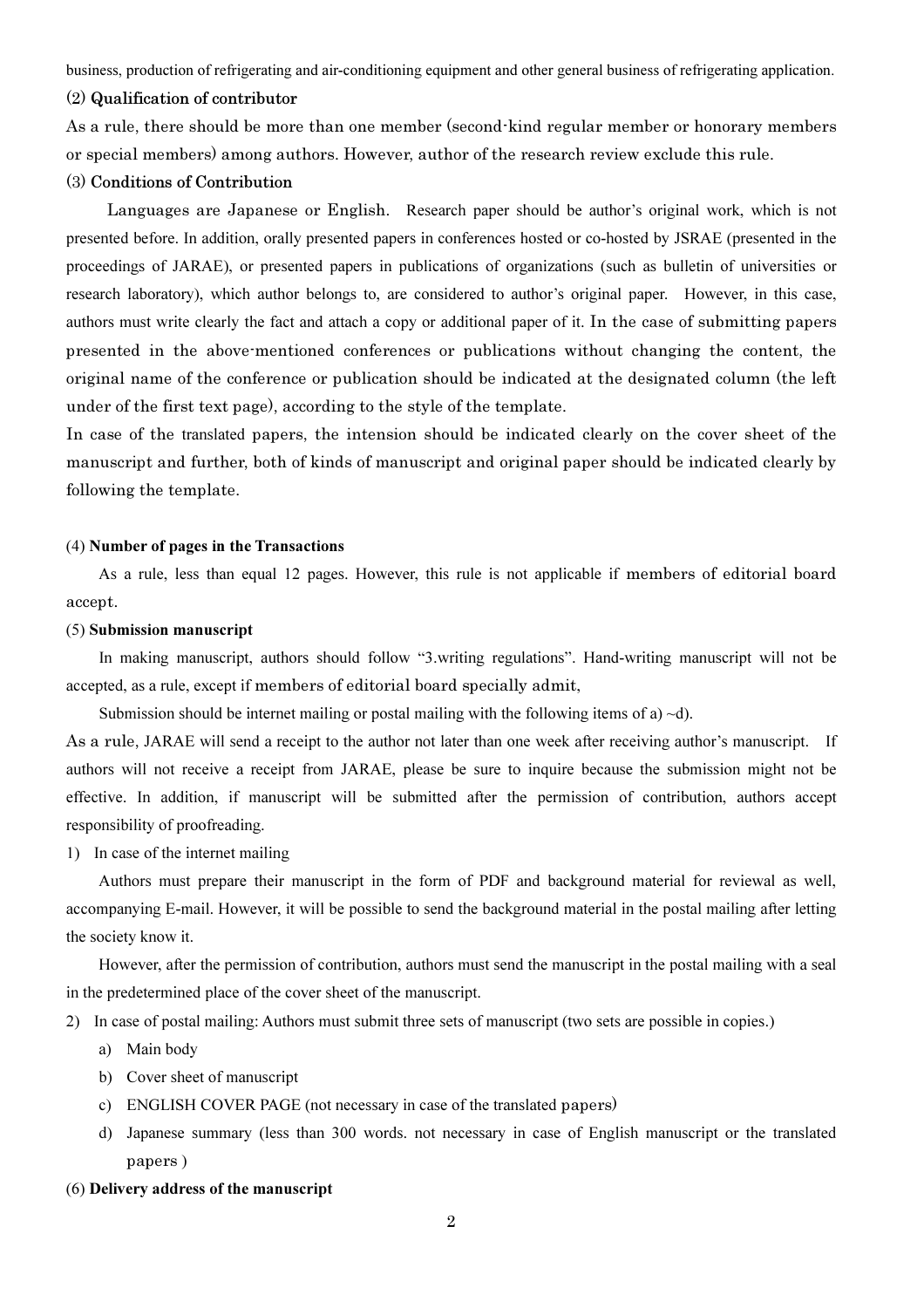Nihonbashi Otomi-bldg., 13-7, Nihonbashiodenmacho, Chuo-ku, Tokyo 103-0011

Japan Society of Refrigeration and Air Conditioning Engineers

Section of editorial board of Transactions

Tel: 03(5623)3223 Fax: 03(5623)3229

E-mail: ronbun-jsrae@nifty.com

URL: http://www.jsrae.or.jp/

## (7) Review of manuscript

Review of submitted manuscript will follow "4. review regulations"

#### (8) Date of receipt and acceptance

Dates of receipt and acceptance are as follows.

 1) Date of receipt: Incase of the internet mailing, date of receipt is a day when the receipt server, which has contract with this society receiver authors' E-mail.

 In case of the postal mailing, date of receipt is the day when the author's manuscript arrives at this society. However, the original receipt date will be declared null and void unless author's reply and corrected manuscript will be sent back to the society not less than two months from the date of mailing from this society.

2) Date of acceptance

 Date of acceptance is defined the day when members of editorial board finally approve the manuscript in question to be worth appearing.

## (9) Charge of Contribution

As for research papers, authors must ¥3, 000 per a page as charge of contribution.

(As for surplus, ¥6,000 per page. Note, however, this is limited to the case that members of editorial board approve the surplus. In case of the translated papers, the surcharge is also¥3, 000 per a page.)

### (10) Additional printing

 In case of requirement of additional printing, the society takes order in every 50 units. Cost is prescribed charge in this society. Application should be done at the same time when authors submit the official manuscript to the society. We don't respond to a demand except authors.

## (11) Return of Manuscript

 Submitted manuscript will not returned, as a rule. However, photographs made by authors and drafting manuscript and so on will be returned if the authors make an offer beforehand.

### (12) Copyright

 Copyright of research papers, the translated papers and research review published in the transactions belongs to the society, based on the rule of "publication rule of copyright of Corp: Japan Society of Refrigeration and Air Conditioning Engineers". (established by the board of director's meeting on Heisei 18(2006) January 20 th) Consequently, authors must submit a " certificate of transfer for the copyright" to the society when contributing. In addition, when the contribution is not accepted, the certificate of transfer for the copyright will have no effect and the copyright for the contribution will be returned to the authors.

### (13) Permission of reprint

In case authors will want to use figures, tables and photos and others, which copyright belong to the third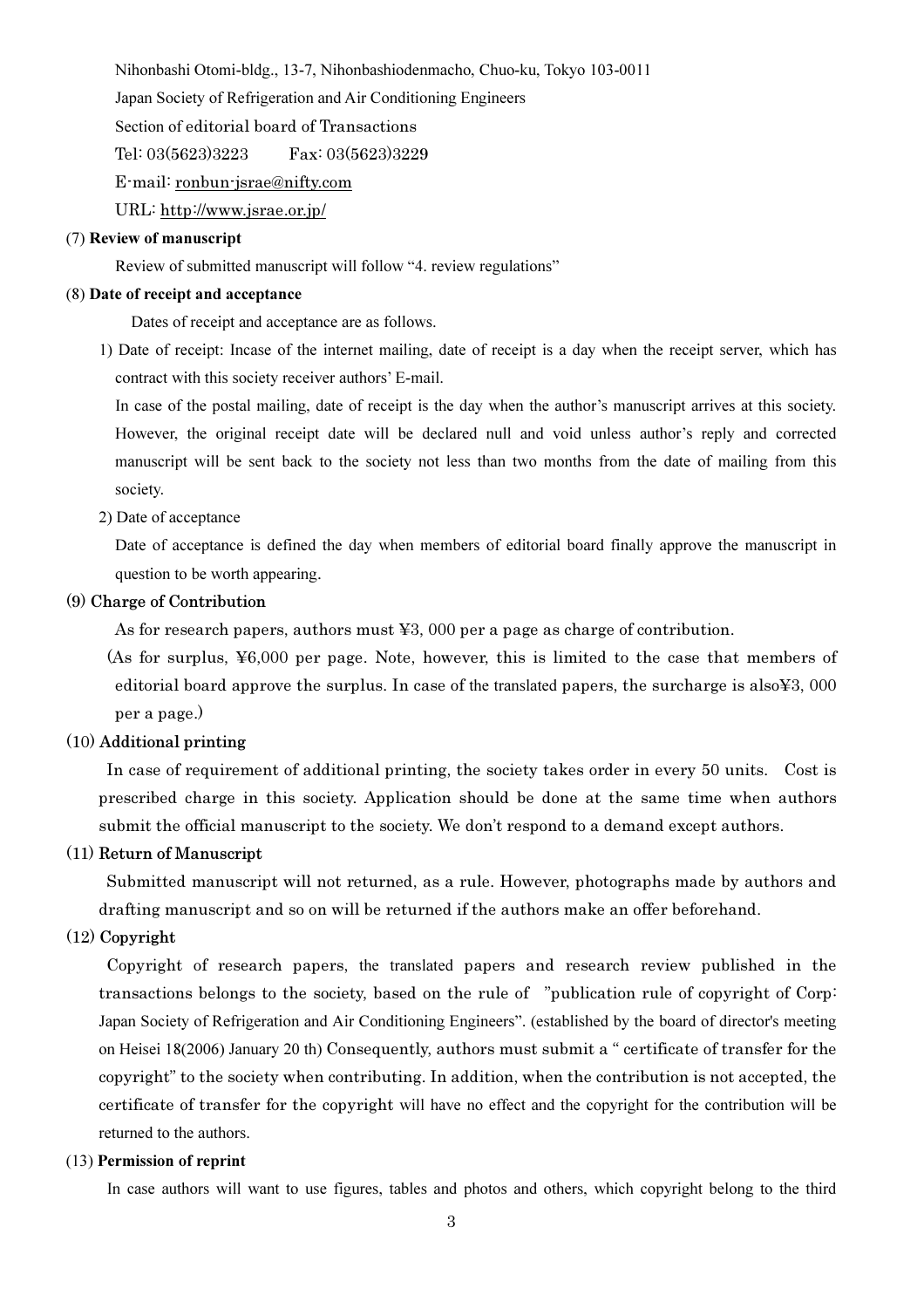parties, authors must, in advance, obtain permission of reprint from the third parties, in writing, and as well permission of possibility that the aforementioned copyrighted works might appear in the publication matters of Corp: Japan Society of Refrigeration and Air Conditioning Engineers (including electronic media such as the home page) without permission.

 However, in case that authors want to use figures, tables and photos and others, which copyright belong to the third parties in the research review written by the request of this society, head office of this society will obtain the permission of reprint. Therefore, authors must submit a list concerning information about copyright of figures, tables and photos and others, belonging to the third parties, which the author want to use, to the head office of this society when contributing the manuscript.

 In addition, when extracting and putting on record of (referring to) a part of copyrighted works from the third parties without permission of reprint, activity will be restricted to the limitation of fair-minded practice and objectives along the copyright low.

#### 3. Writing regulations

#### (1) Format of character

In case of Japanese language, use Mincho-tai and in case of English language.

#### (2) Paper title

In case of Japanese, English title should be attached.

After keeping 32mm blank from the top margin, then type the paper title. Character size is 20pt, boldface for Japanese and 16pt, boldface for English. In case of English, use capital letter of each word except prepositions and conjunctions.

In expressing continuation, begin on new line and subtitle as follows.

(Example ) Performance of Evaporative Cooler

--- 2nd Report : Plate Type Evaporative Cooler ------

In case of the translated papers , the original paper should be identified as follows

#### Performance of Evaporative cooler※

※Translated paper [Original: Trans. JSRAE, Vol.○,No.○.pp. ○-○,(20○○)]

## (3) Author name

 For Japanese manuscript, authors name are indicated both in Japanese and in English. Romanized transliteration is as follows. Character size is 12pt for both Japanese and English, and type 1 blank line space for 10 pt from the paper title. Additionally, family name should be written all capital letters..

(Example of Japanese manuscript)

Taro YAMADA Jiro KAWAKAMI Saburo YAMAKAWA

(Example of English Manuscript) Jiro YAMAGUCHI

According to the style of the template, facsimile number and e-mail address of the author responsible for further correspondence should be indicated at the designated column (the left under of the first text page).

#### (4) Affiliation

1) For Japanese manuscript: Affiliation and address of authors are indicated both in Japanese and in English. For English notation order of address is chome-bann, chi-gou, town name. city-gun-village (except Tokyo 23 wards, name only ), prefecture and city governments (for to-fu-ken, name only), postal code, name of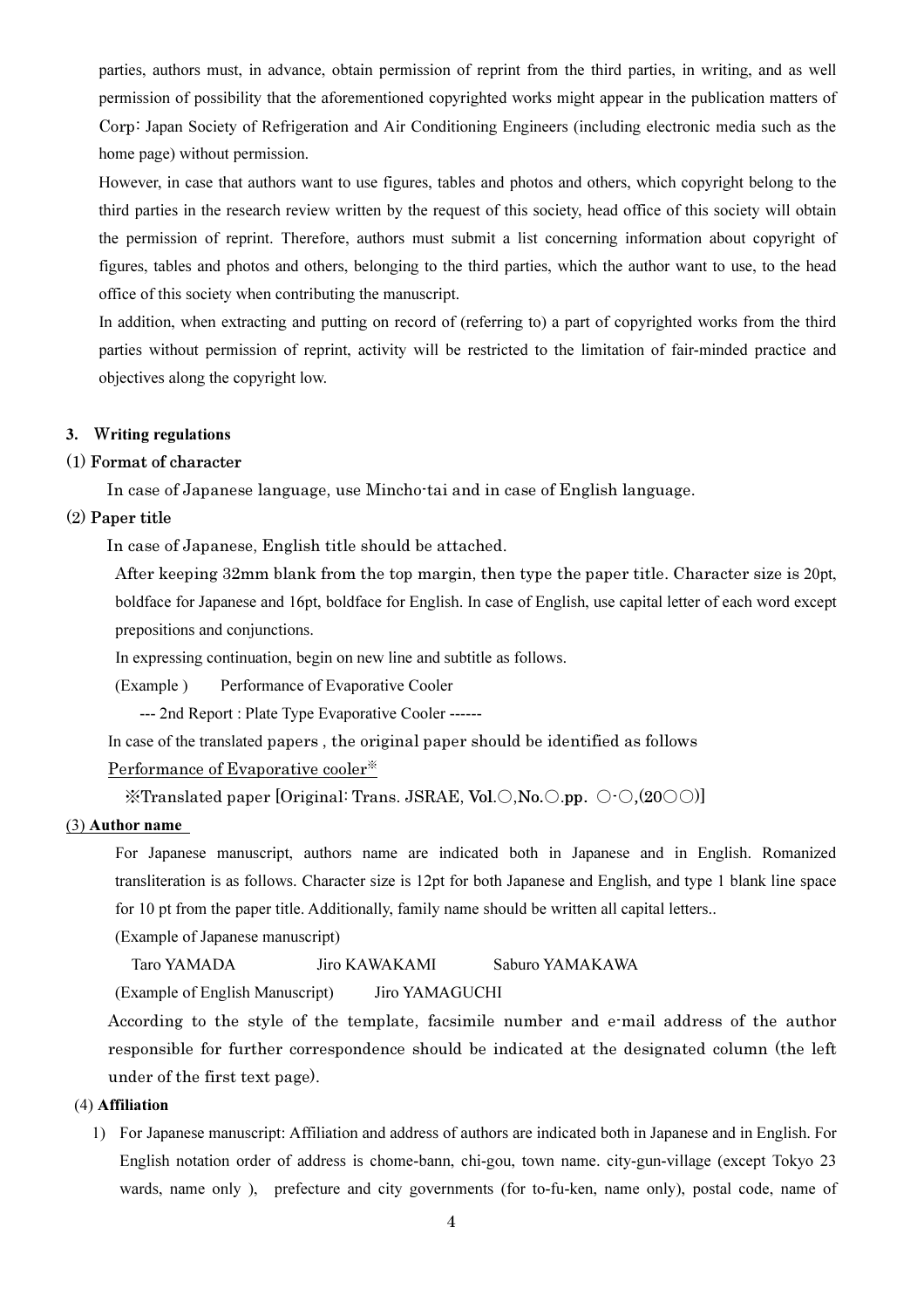country (for Japan, omit). Character size is 10pt for both Japanese and English, and type 1 blank line space for 10pt character-size from the authors' name.

Department of Mechanical Engineering, Faculty of Engineering, University of Tokyo.

(7-3-1 Hongo, Bunkyo-ku,Tokyo 113-0033)

2) For English manuscript: Character size is 10pt and type 1 blank line space for 10pt character- size from the authors' name.

 Department of Food Science and Technology, Tokyo University of Marine Science and Technology (4-5-7 Konan, Minato-ku, Tokyo 104-8477)

### (5) Summary

Sum up into  $150 \sim 200$  words in a brief English and start typing keeping blank of two half size.

Do not include figures and do not refer to references. Character-size is 10 pt and type 1 blank line space for 10pt character- size from the affiliation.

### (6) Key words:

Select  $5 \sim 8$  English words which express main theme and are easy to guess the content of the research paper.

### (7) Format of main body

 Format is two-column frame work and type starting after 2 blank line spaces for 10pt character- size. Column space i1 12mm and margins are 30mm from the top, 27mm from the bottom, 20mm from the right and left. Line numbers in a page is 44. Letter numbers in a line is 21, full size.

 As a rule, description order is introduction, symbols and abbreviations, theory, analysis, experiment, method, results, prospect, conclusion and references.

 Heading symbol of chapter, section, paragraph, small items are expressed , as a rule, in the following manner. Keep a blank of one character, full size after the symbol of chapter, section, paragraph, small items and type titles of chapter, section, paragraph, small headlines. Chapter name is typed in centered, 11pt and keep two blank lines up and down. Section and paragraph are typed in 10pt from the start of line. Small headlines are typed in 10 pt, keeping two character blank of full size after the titles such as (a)  $\cdots \cdots$ , (b)  $\cdots \cdots \cdots$ .

Chapter: 1. 2. 3. Paragraph; 1.1.1 1.1.2 1.1.3 Section: 1.1 1.2 1.3 Small headline;  $(a)(b)(c)$ 

### (8) Sentences

- 1) In Japanese manuscript, colloquial style in plain words of kanji designed for everyday use in the modern kana-tsukai (such as dearu or the like) is appropriate.
- 2) In English words, combined application between American and English is prohibited.
- 3) Character size is 10pt for both Japanese and English.
- 4) In Japanese manuscript, keep 1 character blank of full size when starting new body or changing line. In English Manuscript, keep 5 character blanks of half size character/
- 5) As punctuation, use comma (,), period (.) and use comma for arranging words in a line. Use centered period for foreign words or words of kana-tsukai. (Example) (words in a line) compressor, condenser and evaporator

(kana-kaki of foreign words more than two words) crankcase・heater

- 6) Use small letters for imported words except proper nouns of personal names and place names in the midst of Japanese manuscript. If necessary, put down original word in ( )
- 7) In case of referring to year, use year of A.D. instead of this year, last year.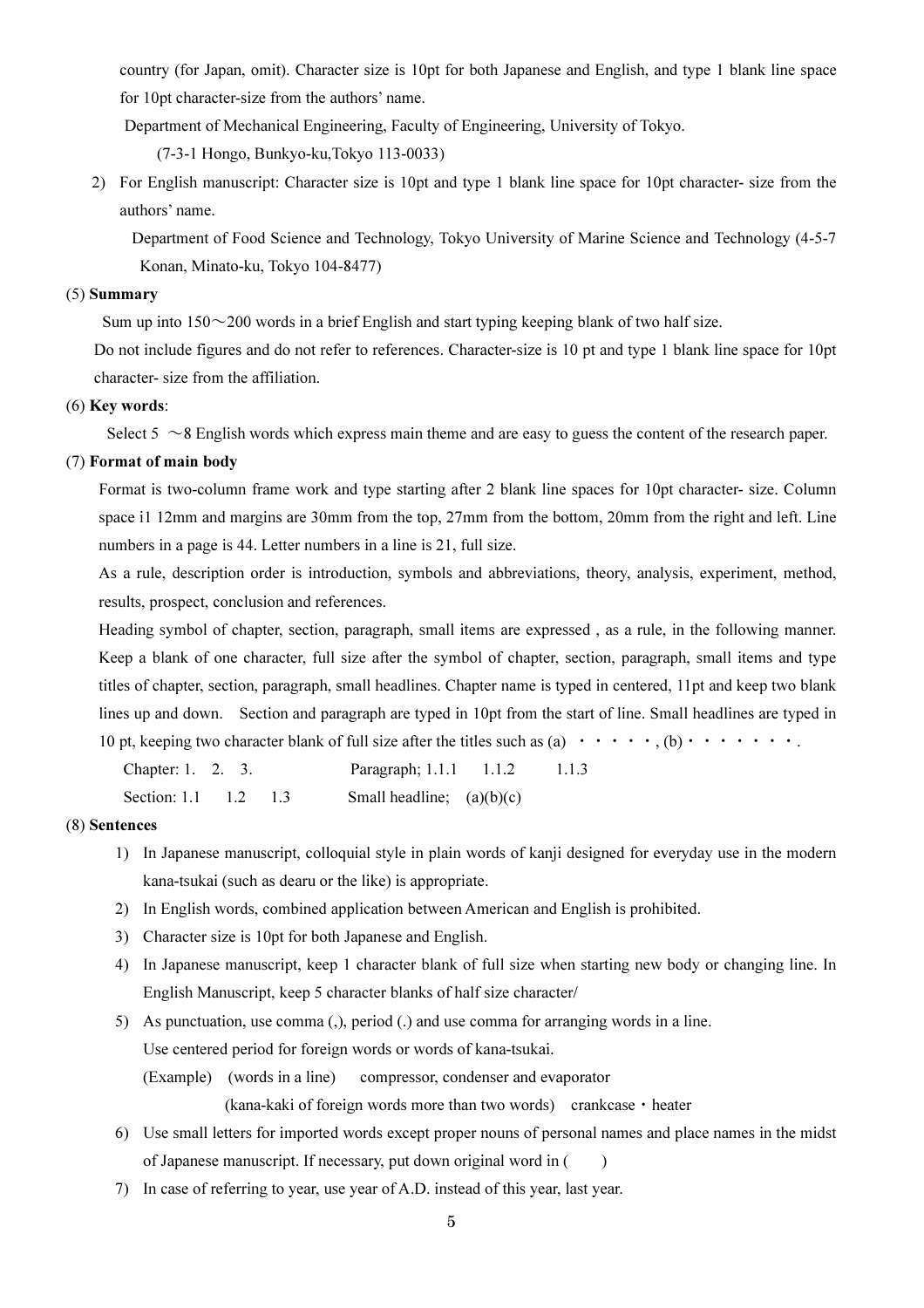8) In case of the English manuscript, please be sure to be checked by a native speaker beforehand. (Correction by this society is not performed.)

### (9) Term・Unit・Symbol

- 1) For using academic terms, as a rule, follow "Vocabular of academic terms" compiled by Education Ministry or "Vocabular of refrigeration and air- conditioning and food science" compiled by this society. Others such as animate beings, follow vocablar of main academic society of interest.
- 2) For unit, use International System of Units (SI) described in JIS8203 " International System of Units and how to use". Unit conversion from non-SI units to SI units, follow JIS8203 " International System of Units and how to use". Character style of units is roman letters (solid). And insert half character space between number and unit.
- 3) For symbols, pay serious attention to JISZ8202 (quantity symbols, unit symbols and chemical symbols), JISZ8201 (mathematics symbols), JISB8601 (graphic symbols for refrigeration). And for character style of quality symbol units, use italic letters and for subscript use solid letters.
- 4) In principle, it is prohibited to use propriety name.
- 5) As for refrigerant numbers, insert half space (or space of one quarter) between R and symbol such as R 134a.

### (10) Number and numerical expressions

- 1) How to write numbers is as follows. Arithmetic point should be printed below the center. (Example)  $.123 \rightarrow 0.123$ ,  $1234 \rightarrow 1.234$ ,  $1,234.5 \rightarrow 1234.5$ ,  $1.23 \cdot 10^{-3} \rightarrow 1.23 \times 10^{-3}$
- 2) Equation in a sentence is arranged as follows.

(Example) 
$$
\frac{a}{b} \rightarrow a/b, \quad \frac{a+b}{c+d} \rightarrow (a+b)/(c+d)
$$

3) Mathematical equations should be numbered serially such as (1), (2), (3) and referring to equations in a sentence, write as equation(1), equation(2), equation(3).

Write as Eq.  $(1)$ , Eqs.  $(1)$  and  $(2)$ , Eqs.  $(1)-(3)$ , in English manuscript.

- 4) How to use parentheses in a sentence, follow the order of  $[{ ( )}]$ .
- 5) Logarithm and index

Natural logarithm:  $\ln X$ , common logarithm :  $e^{X}$ ,  $exp(X/a)$ 

## (11) Name of animate beings

- 1) In Japanese manuscript, standard Japanese name is written by katakana followed, by italic scientific name. However, for nouns which are not name of animate beings such as "Iwashi-senmou" , "katsuo-bushi" and others, notations are in common use.
- 2) In English manuscript, scientific name should be in italic and followed by name of animate beings. For micro-organisms, directly scientific name should be use.
- 3) In principle, name of namer is omitted, but if necessary, write name of the namers. (Example) Sardinops melanostictus (TEMMMINCK et SCHLEGEL)

#### (12) Name of chemical material

- 1) In Japanese manuscript, in case of referring to name of chemical material, use katakana, following custom and if it is necessary to use original language, write as the following example. (Example) hydrochloric acid, glycogen, 10mmol phosphate buffer, chlorodifluoromethane
- 2) As for abbrebiiation of chemical compound, follow international common use. If necessary, note in the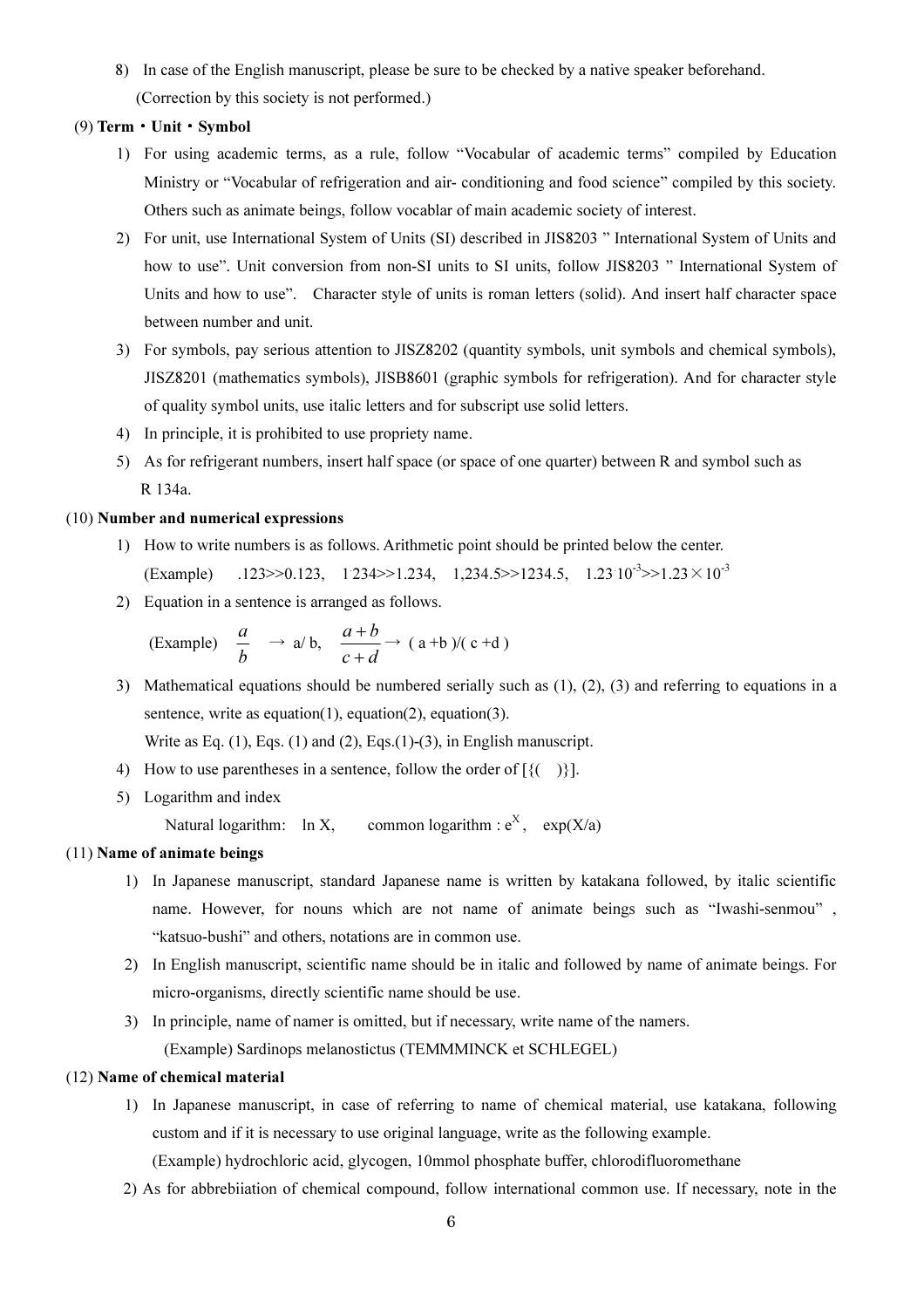main body or footnote.

 (Example) TVB-N volatile base nitrogen ATP adenosine triphosphate

2) As for name of enzyme, follow rules of International Union pf Biochemistry.

### (13) Figures・tables・photos

- 1) As for titles of tables, figures and explanations, use English.
- 2) Numbers should be as Fig.1, Figs. 1-3, Table 1 (photos are included in figures).
	- For titles of tables and figures, use 10pt, Times New Roman and use capital letter for only the initial letter of word. In addition, titles of tables and figures should be written after number of table (figures), keeping one character blank of full size. The main body is written keeping one blank line of 10pt from the title of tables and figures.

(Example) Fig.1□Experimental apparatus, Table 1□Experimental conditions

- 3) Figures, Tables and photos should be enough clear to be printed and letters in the figures and tables are printed in larger than 9pt, Times New Roman. For titles of abscissa and longitudinal axes of charts, use 10pt, Times New Roman.
- 4) Photos should be used with enough sharpness.

### (14) Literature

- 1) Character size is 10pt for both Japanese and English.
- 2) Write down the literature which authors quoted in the paper, the translated papers and research review should be referred to, at the ending of the main body as follows
- 3) Numbers of literature should be sequential serial number in the article and on the right shoulder of relevant place in the article, refer to like  $\circlearrowright \circlearrowleft^{1,2}$ ,  $\circlearrowright \circlearrowright^{2\cdot 5}$
- 4) Description of literature follows the following rule. In case of referring to the same literature, same magazine of above can be abbreviated as (ibid.) Additionally, when referring to a reference in English, which is originally in Japanese, write with (in Japanese)
	- a) For journals:

Name of author: Name of journal, Volume (number), Page (publication year)

(Volume is written in bold face)

(Example) Tnaka Taro: refrigeration, 71 (830), (1996)

Tanaka Taro, Ito Kinji,…………:(all authors are indicated)

T. Tanaka: Refrigeration, 71 (830), 42 (1996). (in Japanese)

G. Lorenzen and T.Gac: Int. J. Rerig., 6 (5), 289 (1984)

b) For printed books

「Name of book」 ( in English translation, "Name of book "), Volume (not necessary for one volume), Revised edition (name of compiler), Quoted pages, Publication office, Publication place (publication year)

(Example) Tanaka Taro :「refrigerating Machine」, pp.40-42,Japan Publishing Co., Tokyo (1996). (in Japanese)

> Tanaka Taro:「Air Conditioning」, Vol.3, second edition ( edited by Ito Jiro), ,pp.50-53, Air Conditioning Press., Osaka., Osaka (1983). ( in Japanese)

> T. Tanaka:" refrigerating Machine", pp.40-42, Japan Publishing Co., Tokyo (1996). (in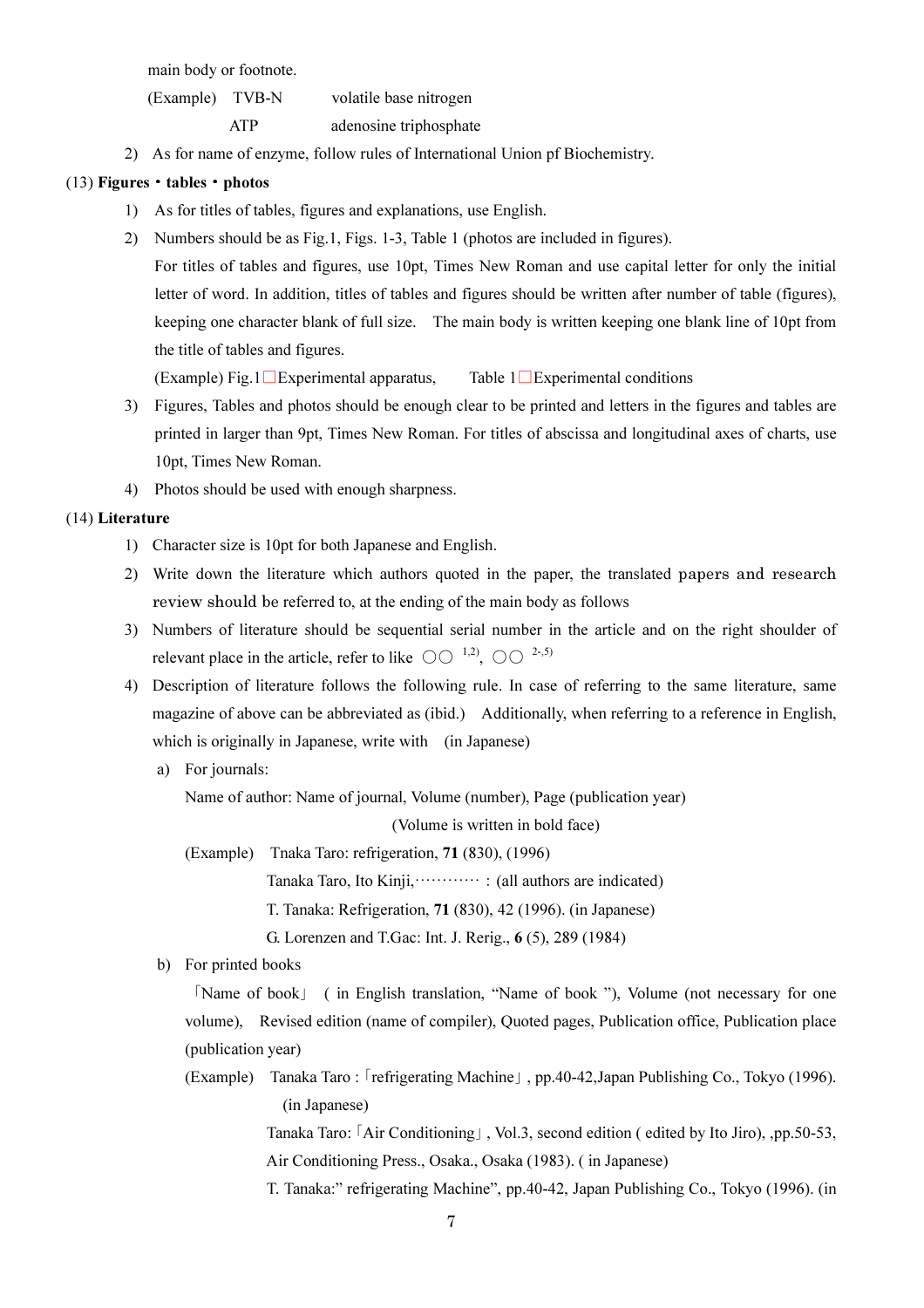Japanese)

 J. Ito: "Air Conditioning", Vol.3, 2nd ed., (ed. by T. Tanaka), pp.45-46, Air Conditioning Press., Tokyo (1983). (in Japanese)

 F. Franks: "Effects of Low-temperatures on Biological Membranes", (ed.by G.Morris and A.Clarks), pp.3-19< Academic Press, London (1996).

c) For translation version:

Name of original author (translator): 「Name of book」 ( in English translation, "Name of book "), Quoted pages, Publication office, Publication place (publication year)

(Example) J. H. Wilkinson (Translated by Moriya Hiroshi, Yoshida Mitsutaka, Fujimoto Mitsuo): [Micro-organisms in cold temperature | .pp.60-65, Maruzen, Tokyo (1953)

A. E. Kriss (Translated from Russian by J. M. Shewan and Z. Kabata) : "Low Temperature Preservation Foods", PP.43-51, Oliver and Boyd, Edinburgh, UK (1996).

d) For proceedings of international conference

Name of author: Name of proceedings (place where the meeting is held, year), Volume, Page, Publishing organization (publication year).

 (Example) G. Lorentzen: "New Applications of Natural Working Fluids in Refrigeration and Air Conditioning", (ed. by IIR Commission B1,B2,E1 and E2, Hannover, Germany, May 1944), pp.23-36, IIR, Paris (1994)

> M. J. P. Jansen, F. L.M. Engel and L. J. M. Kuipers: Proc 19 th Int. Cong. Refrig. (The Hague, The Netherlands, 1995), Vol. Ⅳb, pp.860-767, IIR, Paris(1995)

e) For proceedings of domestic conference

 Name of author (all authors are indicated): Name of proceedings, Pages, Place where the meeting is held, (year and month)

 (Example) Reito Taro , Kucho Hanako : Heisei 16 year Proceedings of 2003 (Heisei16 year) JSRAE Annual conference, pp. 1-4, Tokyo (2003.10)

> T. Reito and H. Kucho: Proceedings of 2003 JSRAE Annual conference, pp. 1-4, Tokyo (2003.10) (in Japanese)

f) For engineering data (brouchure9

Name of engineering data: Company name of publication, (Publication year, month)

- g) For web site
- h) URL of web site: (year and month of quotation)
- (5) Abbreviation of journals

a) For domestic journals

Transactions of Japan Society of Refrigeration and Air Conditioning Engineers ------- Trabs. JSRAE Transactions of Japan Association of Refrigeration -------- Trabs. JAR Proceedings of Annual conference of Japan Society of Refrigeration and Air Conditioning Engineers --------Proceedings of (year in A. D.) JARAE Annual conference Proceedings of Annual conference of Japan Association of Refrigeration --------Proceedings of (year of A. D.) JAR Refrigeration -------------------------------------------------------------- Refrigeration or Refrig.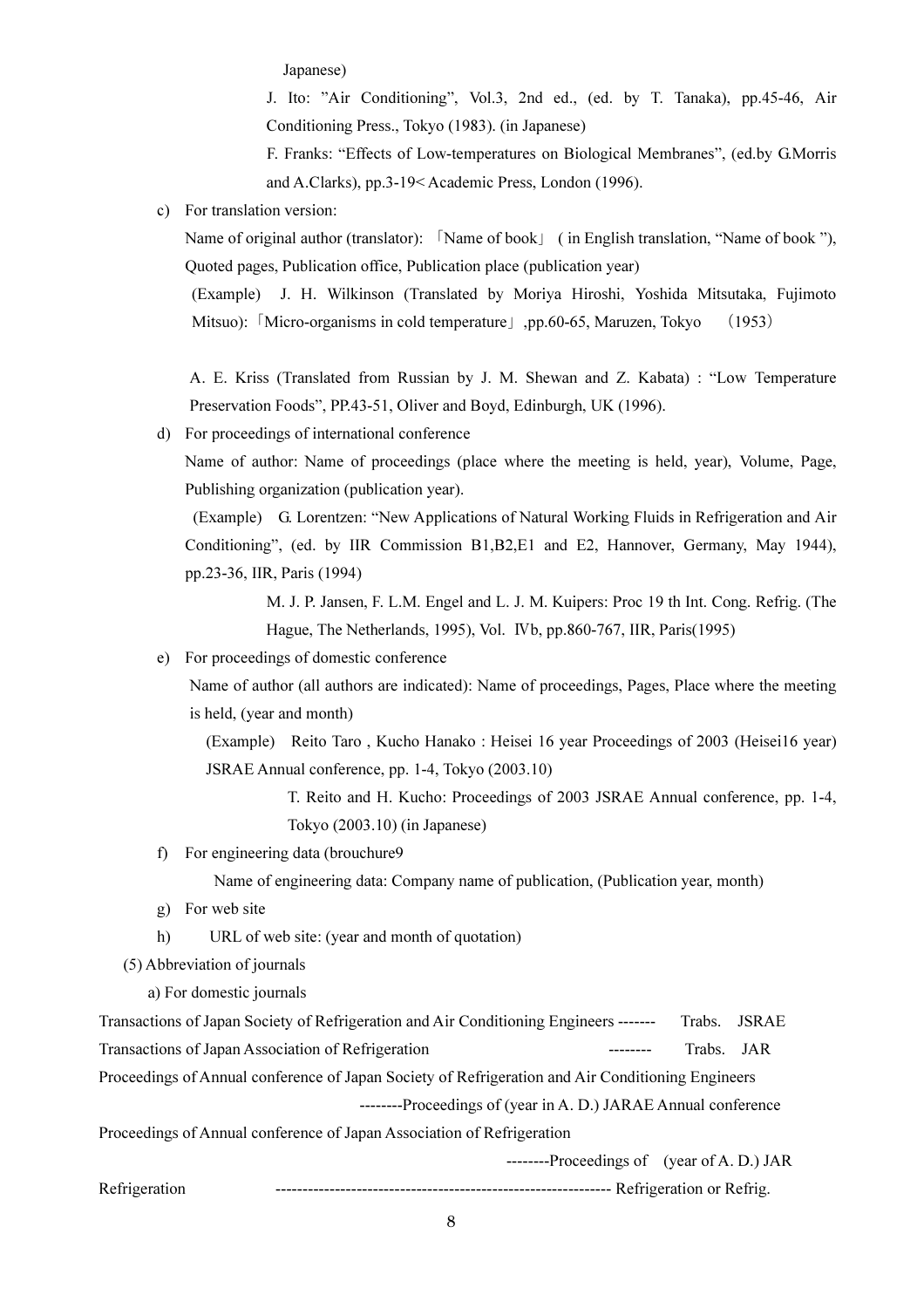| Proceedings of joint conference of Air-conditioning and refrigeration ----------                          |
|-----------------------------------------------------------------------------------------------------------|
| Transactions of the Japan Society of Mechanical Engineers --------------------Trans. Jpn. Soc. Mech. Eng. |
| Journal of the Japan Society of Mechanical Engineers ------------------------------ J. JSME               |
| Transactions of the Society of Heating, Air-Conditioning and Sanitary Engineers of Japan                  |
| ------------------------------ Trans. SHASE                                                               |
| Journal of the Society of Heating, Air-Conditioning and Sanitary Engineers of Japan                       |
| ----------------------------- J. SHASE                                                                    |
|                                                                                                           |
| Journal of the Japan Society of Food Science and Technology ------Nippon Shokuhin Kagaku Kogaku Kaishi    |
| Journal of the Japan Society of Fishery Science ---------------------------- Nippon Suisan Gakkaishi      |
| Bulletin of National Research Institute of Fishery Science, Fishery Research Agency                       |
| --------------------------------- Bull. Natl. Res. Inst. Fish. Sci.                                       |
| Journal of the Japan Society for food Science and Technology ------------- Nippon Nogeikagaku Kashi       |
|                                                                                                           |

b) Foreign journals follow abbreviation method of ISO833.

#### 4. Revision regulations

(1) Flow of revision of contributed manuscript



 As for enquiry of returned revision, authors must correct manuscript, if necessary, and submit corrected manuscript with an answer.

#### (2) Obligation of compilation

 As for compilation of the transactions, compilation will be done, following the policy of members of editorial board.

### (3) Responsibility of content of manuscript

Authors are responsible for the final content of the manuscript.

### (4) Proofreading of the manuscript

 Reviewers, who are selected by members of editorial board, proofread and look over the manuscript, following the policy of the editorial board. And reviewers will judge acceptance and necessity of correction and classify printing for the manuscript

## (5) Selection of reviewer

 Members of editorial board will select some appropriate reviewers from the members of reviewer, depending on each manuscript.

## (6) Official announcement of reviewers

Name of reviewers will never be appeared to authors.

### (7) Method of review and period

 Reviewers will proofread and look over the manuscript, following this article and internal review regulations, which is another rule, and fill necessary items in "report of transaction revision" to